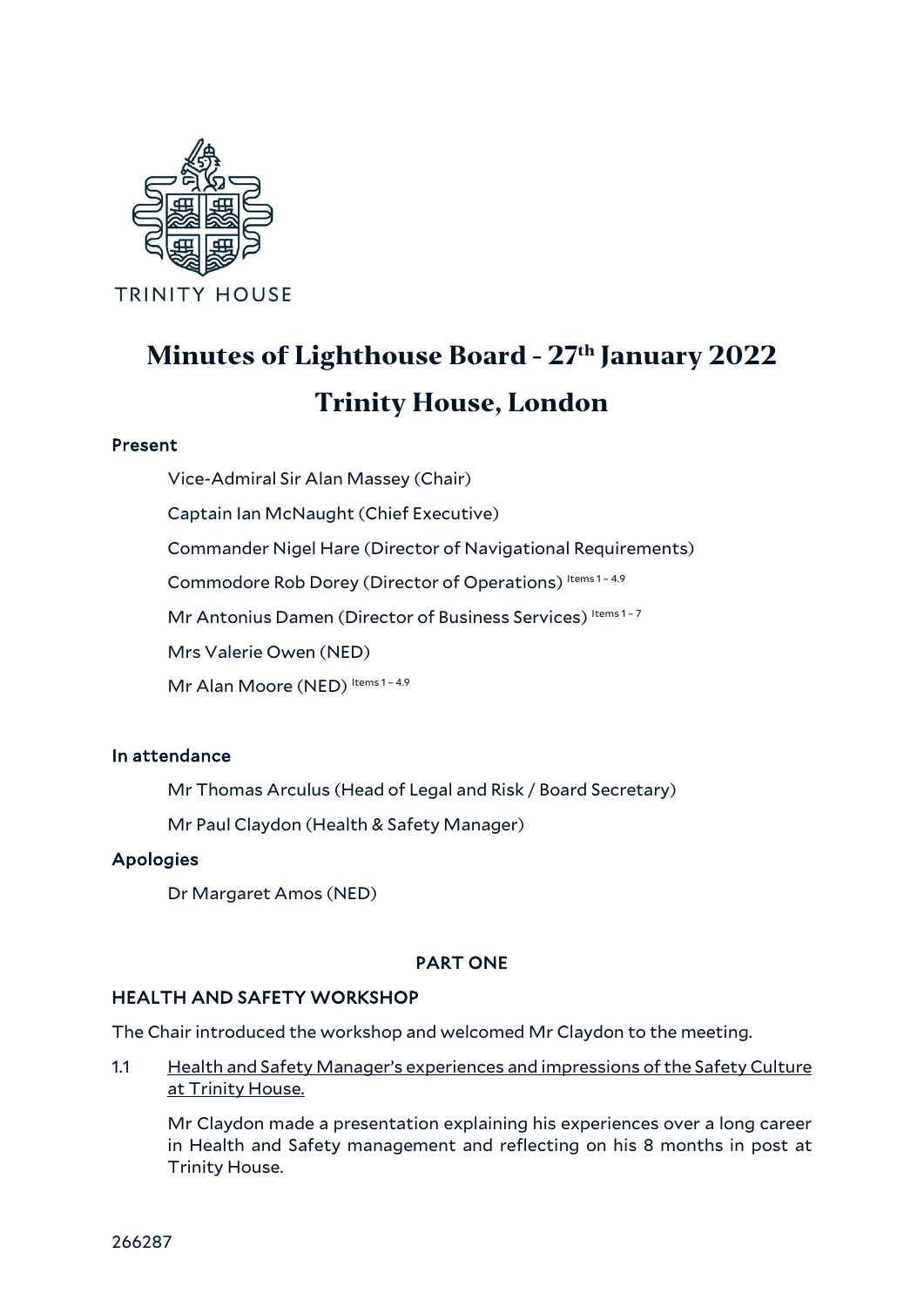### 1.2 Feedback from recent NED Inspections – Discussion

The meeting discussed feedback from Board members' recent safety inspection visits to various vessels, buoy yards and lighthouses, including helicopter operations.

# 1.3 Forward Looking Discussion

A discussion followed on the organisation's priorities for Health and Safety in the coming year, including how visibility of the Health and Safety Department could be improved across the organisation.

The Board noticed on the recent safety visits that there was a huge amount of knowledge and experience of safety and great ideas which needed to be harnessed and used to improve safety systems within TH.

Mr Claydon explained his ideas on the way forward for the Health and Safety Team. The Board welcomed Mr Claydon's candid assessment and his proposals for improvement and invited him, along with the Chief Executive, to draw up a clear plan of remedial action for the remainder of the year.

The Board also considered that it would be beneficial for the whole Board to attend a Health and Safety course pitched at the right level.

# [Action: Chief Executive/Mr Claydon develop a Safety Improvement Plan for the year ahead]

#### 1.4 Health and Safety Manager's Report

Mr Claydon presented his report on Health and Safety management throughout the organisation since the last Lighthouse Board meeting.

The Chair thanked Mr Claydon for his observations and contribution to the workshop and reiterated the Board's keen interest in health and safety.

# PART TWO

# 2 PRELIMINARIES

- 2.1 Chair's Introduction
- 2.2 Apologies

Dr Margaret Amos (NED)

# 2.3 Declarations of Interest

None.

#### 2.4 Chief Executive's Report

Captain McNaught presented his report on activities across the Service and mentioned particularly how useful the Safety Workshop today had been, along with the value of the NEDs' visits to stations and vessels earlier in the year.

The Lights Finance Committee had recently taken place, attended by the Chairs and an NED from each GLA, the LAC, the GLF Accountant and the DfT. This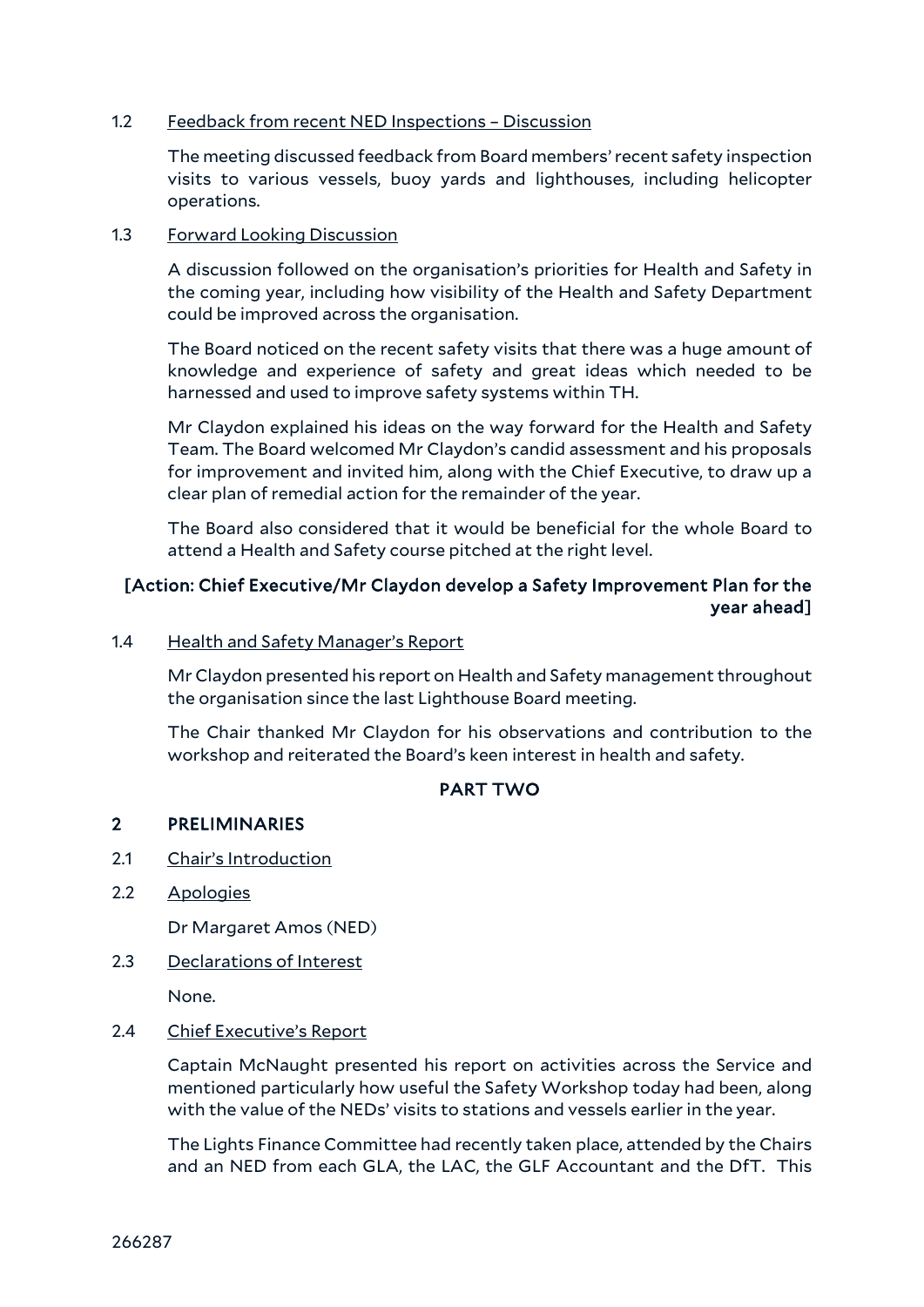annual meeting is to provide advice to the DfT so that the Minister can set light dues for the ensuing year, hence no executives attend. The conclusion of the meeting led us to expect another increase in light dues again this year.

With regard to finances, Commodore Dorey would provide an update on VRP project funding later in this meeting.

Other major projects included Royal Sovereign, for which TH had received a green assurance rating from DfT and was preparing to issue the invitation to tender, and the impending helicopter contract.

Having received the Sanction Letter in respect of the Corporate Plan, one of the things TH needed to consider now was how to demonstrate going forward that it operates a tight financial plan and delivers value for money. Mr Damen would present his thoughts to the Board today before TH enters into discussions with the NLB and CIL in the coming weeks.

Also for discussion with the other GLAs would be the new template for the DfT/GLA Framework Document.

Turning to Navigation, Commander Hare had been very busy these last weeks revalidating Deep Sea Pilot licences and discussing TH's potential involvement with the OWEC projects. He would provide an update to the Board today.

With regard to environmental responsibilities, the Chair of the TH Environmental Working Group, the TH Financial Controller and the Health, Safety and Environment Officer at NLB presented to the DfT Sustainability Forum last week and emphasised the message of the good work over many years that the GLAs had done and also that new vessel technology would be the next big step forward for them.

Sir Alan and Capt. McNaught were to meet with the Maritime Director, DfT, Head of Maritime Policy Response, DfT and hopefully Director General, DfT on 8February.

# 3 STRATEGY

#### 3.1 Lighthouse Boad Strategy Session II Feedback

Cmdr. Hare provided brief feedback from the meeting which took place last year.

He would present full feedback and a way ahead at the Board meeting in March and would include HPOs for further discussion at the July Strategy Session.

# [Action: Cmdr. Hare]

The Board agreed that the date for Lighthouse Board meeting in July would be 18 July at 1400 followed by a meal with the SMT in Harwich.

This was to be followed by the Strategy Session on 19 July at 1000.

# [Action: Board Secretary]

# 3.2 LFC Feedback.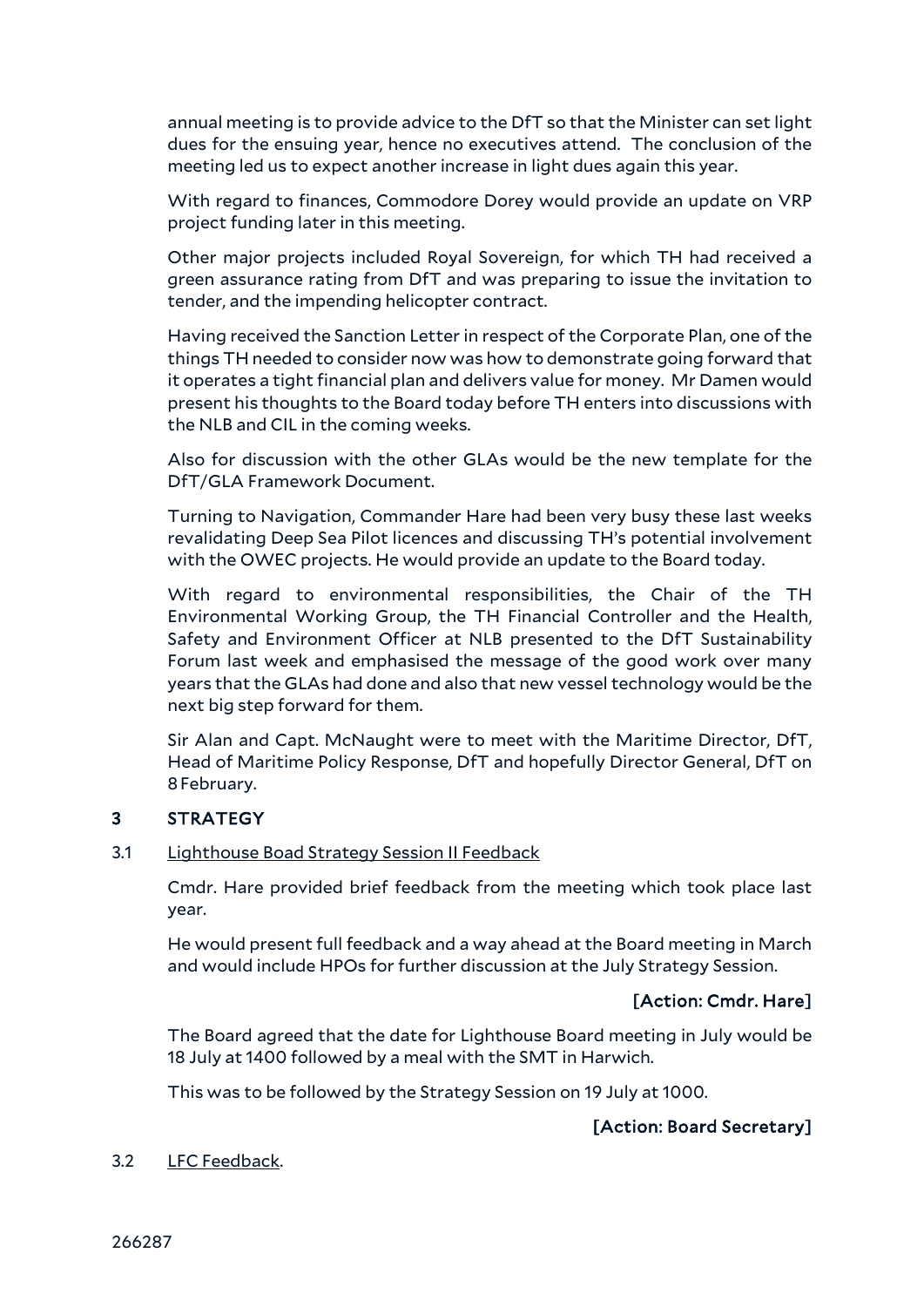The LFC met on 26 January and agreed to recommend to Ministers a light dues increase of 2.5p/NT increase next year the 2p/NT the year after.

The LFC recognised the GLAs' financial tautness.

The LFC advocated the need for an efficiency measure which would satisfy the needs of stakeholders.

The Board discussed the reasons for the increase in light dues based on the GLF Accountant's modelling.

3.3 Sanction Letter

The Board noted the Sanction Letter which was received from the Shipping Minister on 15 December. The respective sanctions allocated to TH and GRAD alligned with their bids.

3.4 Multi-lateral Meeting 2021 Minutes

The Board noted the minutes of the Multi-lateral meeting held on 23 November 2021. The minutes demonstrated the continuing good working relationship with the industry.

3.5 Future Finance Regime – RPI Minus X

The Board welcomed the Financial IGC (IGC2) paper, setting out proposed efficiency and effectiveness measures to replace the RPI-X regime, which is currently suspended until FY 2023-24. The Board was mindful of high inflationary pressures and the unprecedented variability of key input cost factors since submitting the TH Corporate Plan 2022-2027.

The Board concluded that – even acknowledging the disbenefits for the GLAs of the extant regime - their preference remained in favour of RPI-X as an objective efficiency measure that the Board could support for the coming 3 to 5 years.

Having considered the different perspectives and views from NLB and IL, the Board also concluded that, for the sake of unity between the GLAs, TH would not stand in the way of the proposed measures being explored further by the DfT and subsequently the LAC. The Board further resolved to fall into line with whatever package of measures were agreed by DfT, LAC and the GLAs as a mutually acceptable GLA efficiency regime for the future.

# 4. PERFORMANCE

#### 4.1 Business Performance

The Board noted the report on key performance indicators noting that everything was green except for:

- *Running Costs* (amber) *TH Capital Excluding Risk* (red)
- *Percentage of Work Completed for BSL TH* (red).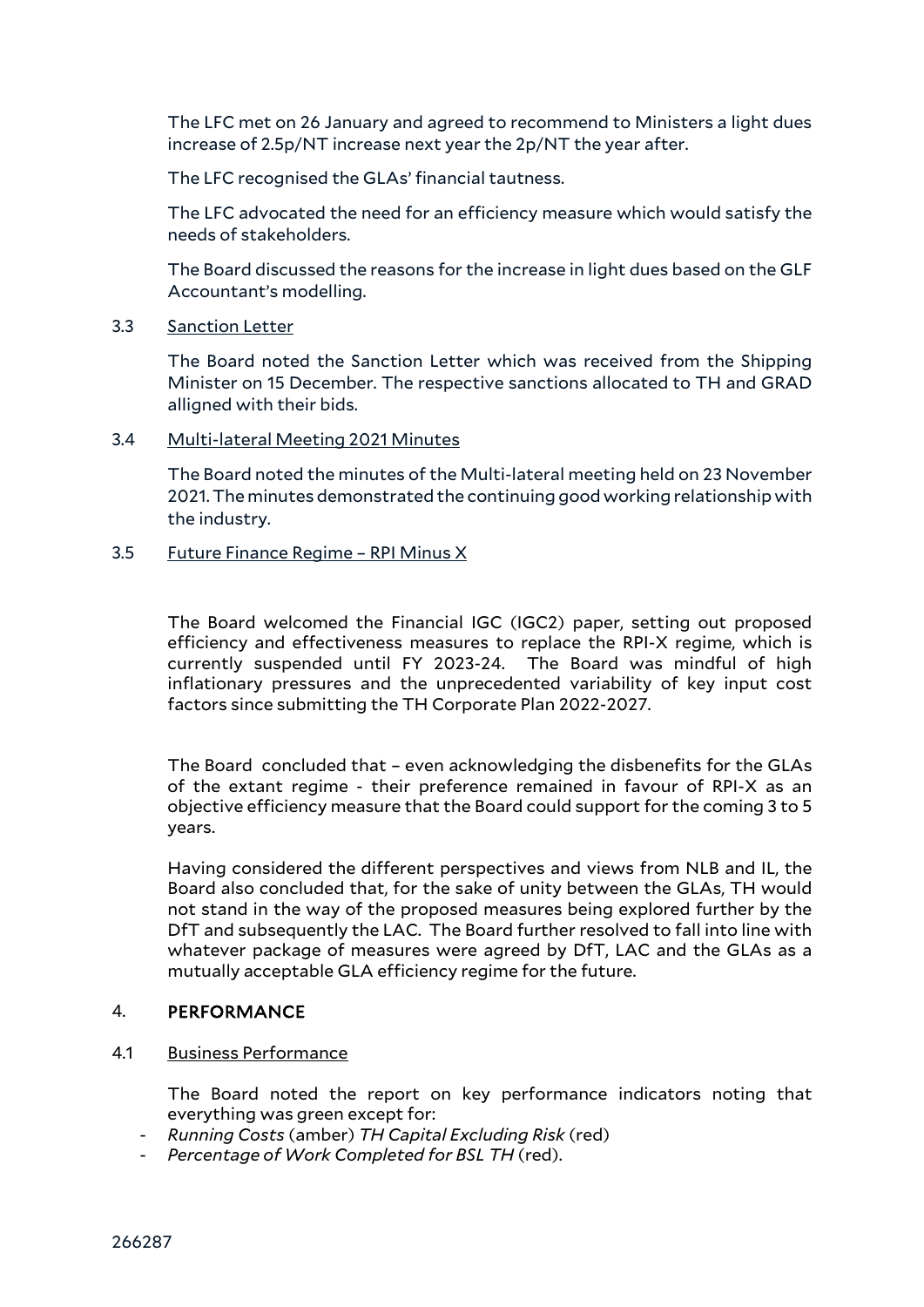# 4.2 Navigational Requirements Report

There had been no significant casualties during the period 16 November 2021 – 19 January 2022. All AtoN types had achieved availability better than IALA targets.

Report noted.

#### 4.3 AtoN Availability Progress Report

The Board noted the report for the period 20 January 2019 – 19 January 2022.

All AtoN types had achieved availability better than IALA targets.

#### 4.4 AtoN Casualty Return

The Board noted the AtoN Casualty Return for the period 16 November 2021 – 19 January 2022 in which there had been no significant casualties.

# 4.5 Business Services Report

As at December 2021 TH showed an underspend, most of which related to pay costs. The remaining balance, representing the unused risk reserves, was reflected within non pay.

Running cost Outturn – non pay:

- o Post December, the Executive Directors approved the Engineering request covering the re-rendering and painting programme at Alderney Lighthouse which, as a result of delamination of render, resulted in an overspend. This funding came from various sources of underspend and partially from the risk reserves.
- $\circ$  In relation to the Anthorn transmitter, discussions with the MoD were ongoing. The 6 months E-loran cost sanctioned by the Department for Transport was funded out of the risk reserves.
- o Fuel costs were showing a rapidly rising overspend in the latter months which was being closely monitored.
- Capital YTD showed a relatively small underspend, relating mainly to the THV PATRICIA reliability investment.
- Draft Budget 22/23
	- o Current non-pay budget requests slightly exceeded the available nonpay budget.
	- o The budget submissions from senior managers were still being scrutinised.
	- $\circ$  A number of risks were arising for next year's budget- in particular:
		- Alderney completion
		- Vessel fuel cost TH is not allowed to hedge. The budget would be based on December 2021 prices and Brent oil forward futures, which were showing a declining trajectory during the summer months and recovery towards current levels for next winter. Brent Spar was US\$ dominated, therefore the GBP / US\$ exposure had to be contended with also.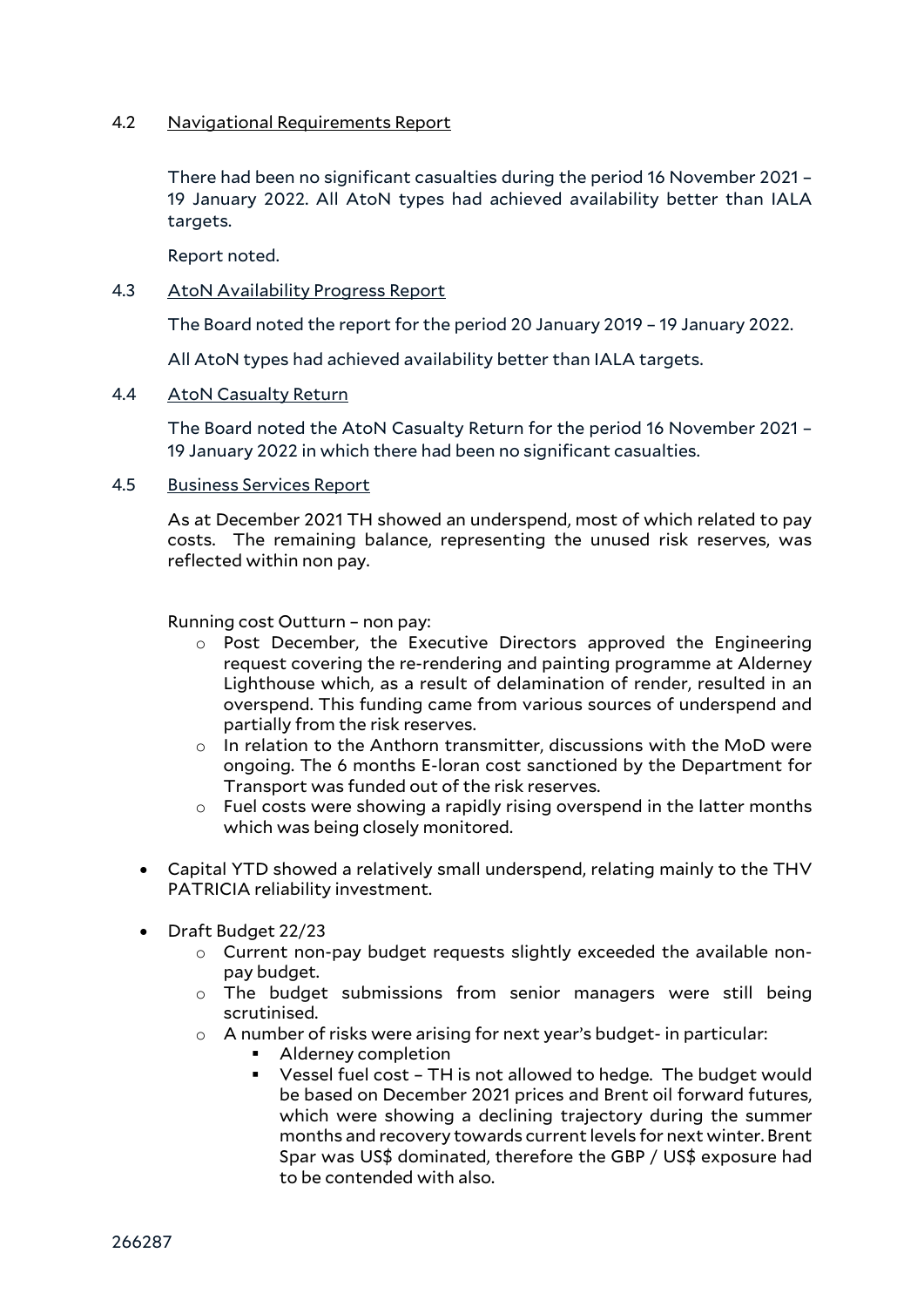## 4.5 Budget Report Appendices

Noted.

#### 4.6 Executive Directors' Report

The Board noted the detailed report by the Executive Directors on activities within their directorates.

Mr Damen provided a further verbal update on the TH2040 project.

A confidential discussion followed.

The Board was content with Mr Damen's presentation slides which would be presented to the DfT on 5 February by the Chair and Chief Executive.

# 4.7 Projects Highlights Dashboard

Noted.

# 4.8 Projects Highlights Report

The modernisations of Trwyn Du and St Tudwal's lighthouses had been achieved, along with full re-engineering of Lundy North Lighthouse. The projects to modernise the Lynmouth Foreland Lighthouse and St Catherine's Lighthouse were also due to be completed by the end of March.

Looking ahead, design and procurement was well advanced in order to commence work in Financial Year 22/23 for Phase 2 of the modernisation of Tater Du, along with Inner Farne and Flamborough Head.

The PAKNET migration project had been exposed to a challenging time this winter from a weather perspective in reducing access to sites, limiting buoy working opportunities and dealing with weather related buoy casualties, as well as some technical issues with kit not performing in the field. Work was progressing, however, with 70% of a challenging schedule now completed.

# 4.8.1 Royal Sovereign Highlights Report

Cdre Dorey presented the report on progress with the Royal Sovereign project. The tender documents had received a green assurance rating from the DfT and the invitation to tender was scheduled to be published on 28 January.

#### 4.8.2 Vessel Replacement Project Highlights Report

Cdre Dorey explained some emerging issues relating to funding of the vessel.

Capt. McNaught read out an email from DfT which had arrived today, explaining the ongoing work at DfT to find a resolution and hoping to reply substantively by the end of the week.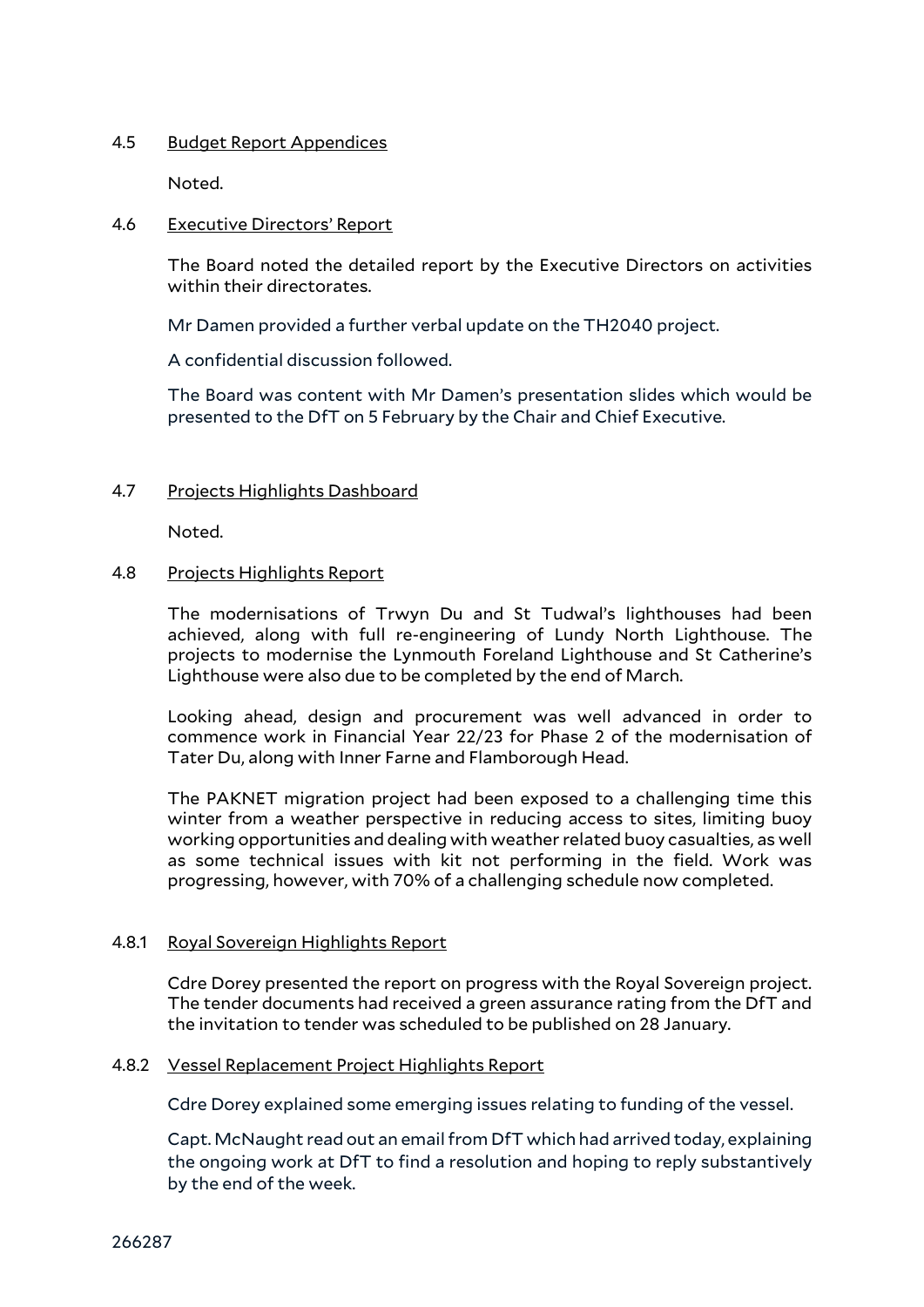# 4.9 OWEC Update

Cmdr. Hare presented an update on TH's involvement with the nascent OWEC projects.

The project was currently not progressing as hoped and was consuming a lot of Trinity House's time and resources.

# [Action: Cmdr. Hare will submit a paper recommending a course of action to the Board for agreement out of committee]

# 5. GOVERNANCE

#### 5.1 Report on Current Status of Risk Registers

A Risk Workshop had been held on 29th November with members of the Executive, Senior Management Team and other managers present. Matters discussed included the log of lessons learnt from the pandemic and an update to the Business Continuity Plan Green Pack; whether to investigate procuring a proprietary risk register software solution based on the new Excel risk register format which had been developed in-house by the Operations Directorate; adoption of the Risk Appetite Guidance Note Framework, published by UK Government Finance Function (August 2021); and a Review of Organisational and Corporate Risk Registers using PESTLE principles and the Risk Appetite Guidance Note Framework.

# 5.1.1 Corporate Risk Register (CRR)

Key changes to the Corporate Risk Register since the previous Review:

COVID-19 – the risk now reflected UK Government rules and the fluid nature of the Covid-19 situation nationally over the preceding weeks.

Climate Change Adaptation had been added as a new risk. This risk had been added in order to raise awareness, promote discussion and identify and address the challenges and opportunities that climate change and the Government's carbon reduction targets would present to the organisation.

Recruitment and Retention – the 6-month trial of hybrid working arrangements, identified by the Improved Ways of Working Group, which had commenced on 4 October, was put on hold in light of guidance from UK Government for all staff to work from home when possible to do so.

The Chair suggested that consideration should be given to including Health and Safety on the Corporate Risk Register.

# 5.1.2 Organisational Risk Register (ORR)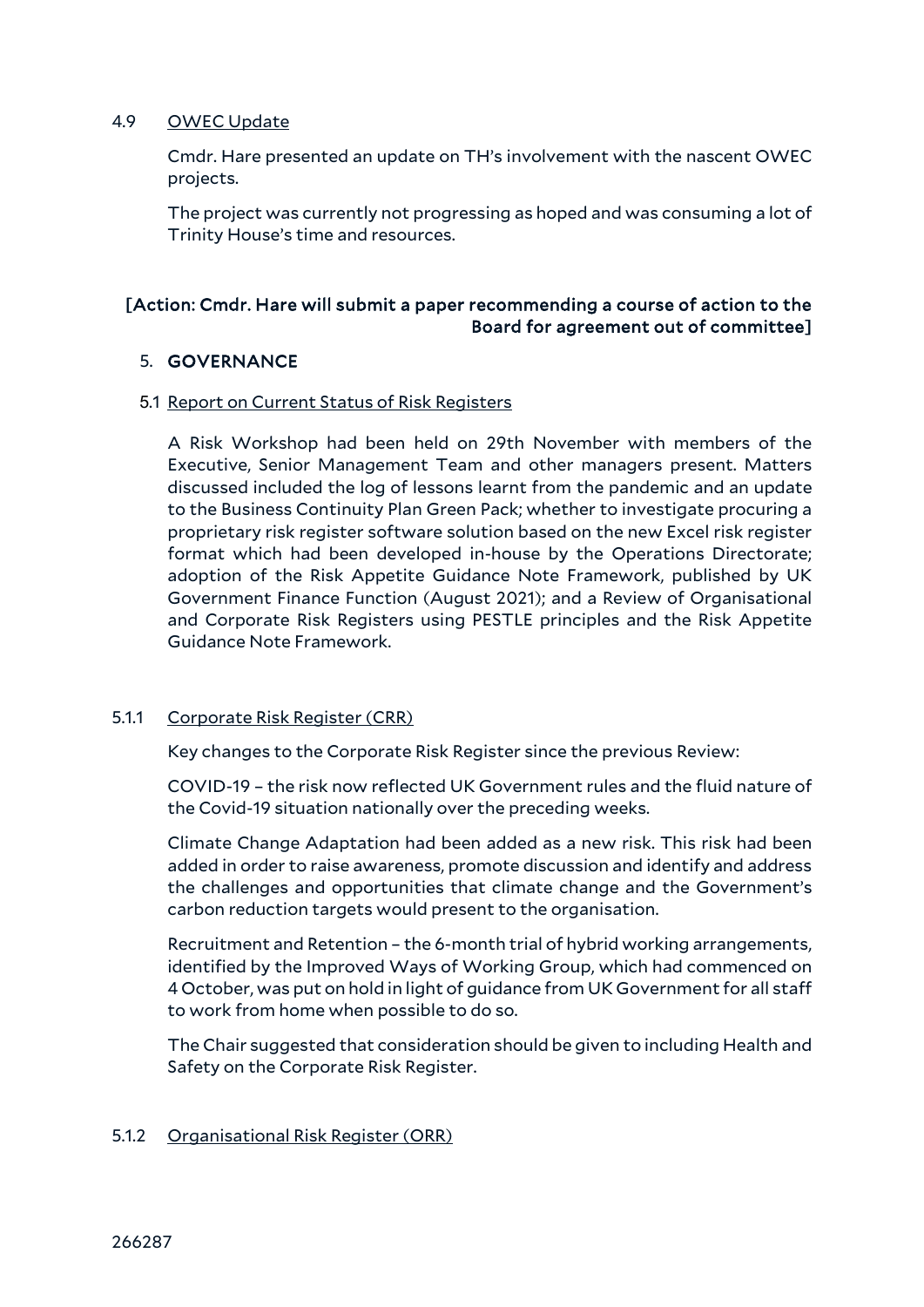The key risks escalated from the ORR to the CRR remained unchanged since the last review and included Resourcing, AtoN Provision, Information Technology, Human Resourcing and Project Management.

The Asset Loss/ Damage risk included the threat that significant and costly repairs might be required to the sea wall which forms part of the retaining wall of the Harwich Buoy Yard [discussed below under section 7.3].

# 5.2 Corporate Risk Register Dashboard

The Board noted the risk register dashboard showing the ten corporate risks. All of the risks were showing an even trend post mitigation except for Climate Change Adaptation, Recruitment and Retention and Covid-19.

# 6 ADMINISTRATION

- 6.1 Minutes of Previous Meetings
- 6.1.1 Minutes of Lighthouse Board 25 November 2021 Approved.
- 6.1.2 Minutes of Lighthouse Board 25 November 2021 for Publication Approved.
- 6.1.3 Minutes of ARAC 1 December.

Noted.

- 6.2 Log of Actions/ Matters Arising. Noted.
- 6.3 Terms of Reference for Lead Non-Executive Director Approved.
- 6.4 ARAC Terms of Reference.

The Board approved the updated ARAC ToRs.

# 7 Any Other Business

7.1 Framework Agreement.

The GLAs were currently reviewing the Framework Agreement with the DfT. The basic principle is that the GLAs have been asked to use the new standard template and have been attempting to make this fit the unique nature of the GLAs. The GLAs have been keeping a corrigendum for the current (2017) Framework Agreement and have incorporated these into the new template where appropriate. The emphasis has been on concision and reducing the length of the document where possible.

7.2 Helicopter Contract